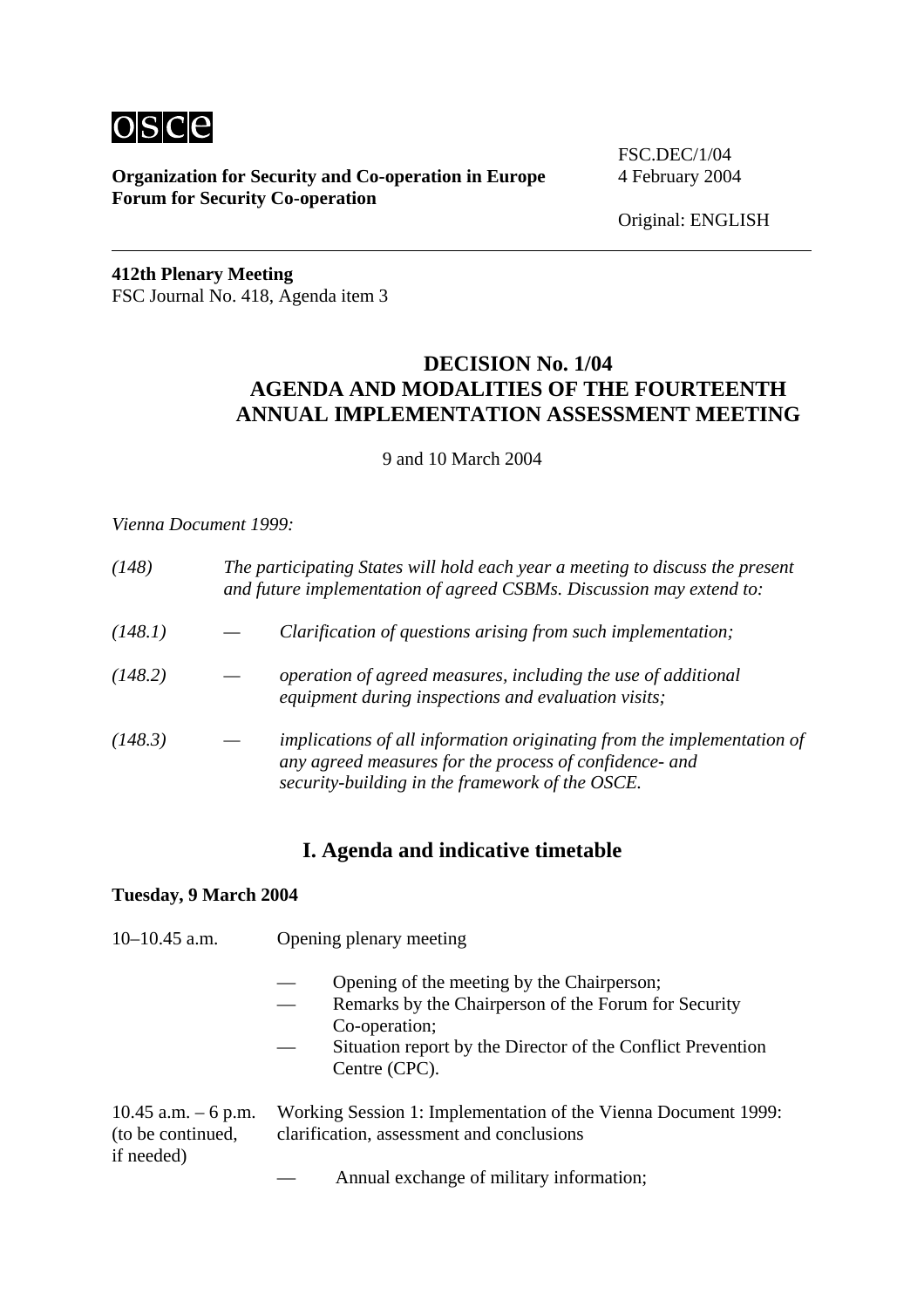- Defence planning;
- Risk reduction;
- Military activities:
	- (i) Prior notification of certain military activities;
	- (ii) Annual calendars;
	- (iii) Constraining provisions;
	- (iv) Observation of certain military activities;
- Contacts:
- Evaluation;
	- Inspection.

1–3 p.m. Lunch break

#### **Wednesday, 10 March 2004**

10 a.m. – 4.30 p.m. Working Session 2: Operation and implementation of other (continuation of FSC-agreed measures/documents: clarification, assessment and Working Session 1, conclusions if needed)

- Regional measures;
- Communications network;<br>— Principles governing conve
- Principles governing conventional arms transfers;
- 
- Principles governing non-proliferation;<br>
 Stabilizing measures for localized crisis — Stabilizing measures for localized crisis situations;<br>
— Global exchange of military information;
- Global exchange of military information;<br>— Ouestionnaire on Anti-Personnel Landmin
- 
- Questionnaire on Anti-Personnel Landmines;<br>— Questionnaire on the process of ratification of — Questionnaire on the process of ratification of the Chemical Weapons Convention;
- Code of Conduct on Politico-Military Aspects of Security;
- OSCE Document on Small Arms and Light Weapons;
- OSCE Document on Stockpiles of Conventional Ammunition.

### 5–6 p.m. Closing plenary meeting

- Working sessions reports;
- Discussion;
- Concluding remarks:
- Date of the 2005 AIAM;
- Closure.

1–3 p.m. Lunch break

### **II. Organizational modalities**

1. The Annual Implementation Assessment Meeting (AIAM) will last two days and will be organized in the form of opening and closing plenary meetings together with working sessions dealing with all the topics contained in the agenda (I). The indicative timetable provides more detail.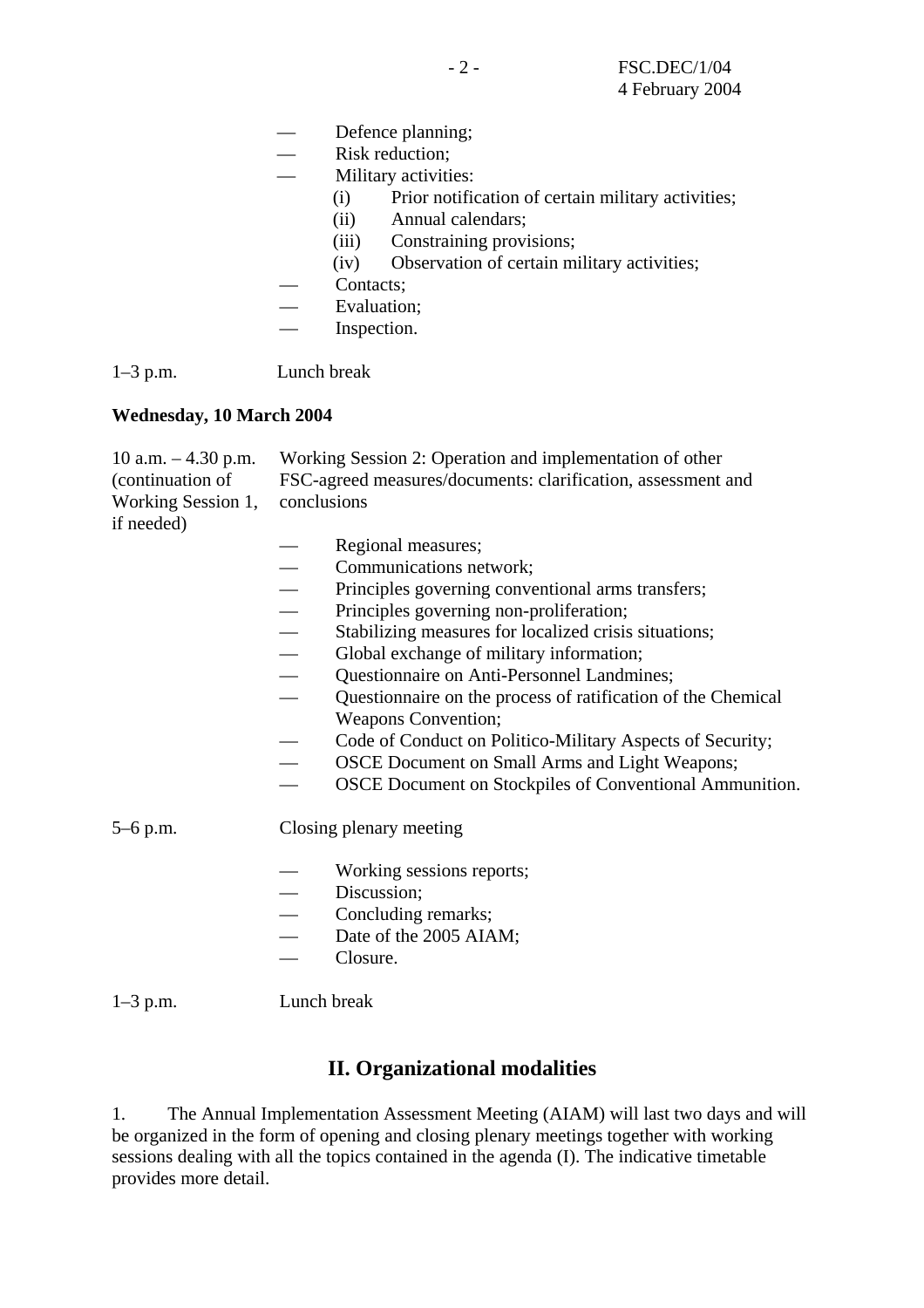2. The organizational meeting of chairpersons, co-ordinators, rapporteurs, and the CPC will be held on 8 March 2004 at 3 p.m. The working hours of the AIAM will be 10 a.m. to 1 p.m. and 3 to 6 p.m.

3. Interpretation into the OSCE official languages will be provided.

4. The meeting will be chaired by participating States, in rotation in accordance with the French alphabetical order, following on from the chairing of the closing plenary meeting of the 2003 AIAM by Ukraine. The chair of the opening plenary meeting and working sessions will be held by Albania, while the chair of the closing plenary meeting will be held by Germany.

5. Debates in the working sessions will be oriented to problems and solutions and there will be no formal statements. Possible national statements for the opening plenary should only be presented in written form and are to be distributed in advance. The working sessions are designed to be very informal meetings of national experts with the objectives of answering questions, exchanging information and allowing for constructive debate between participating States. Delegations are strongly encouraged to provide detailed explanations and concrete examples of their own implementation experiences. Delegations are welcome to distribute written contributions in advance of the meeting, both on agenda points and on related matters for possible discussion. All delegations are strongly encouraged to provide national experts to participate in the AIAM.

6. The CPC will circulate the revised Annual Survey on CSBM Information Exchanged and the AIAM 2003 Survey of Suggestions by the middle of February. These will serve as a basis for preparatory work by delegations and co-ordinators.

7. Each working session will have one designated co-ordinator and one rapporteur. The task of the co-ordinators will be to facilitate the discussion, while the task of the rapporteurs will be to present an oral report to the closing plenary meeting.

8. The co-ordinators will circulate a list of topics and questions for facilitating the discussion in their working sessions. They will be supported by the CPC in this regard. They will ensure that all relevant areas are addressed.

9. During the first part of the closing plenary meeting, the rapporteur from each working session will give an oral report to the delegates on the issues that were addressed during the working session. This report should include problem areas, improvements in implementation accomplished by OSCE participating States, suggestions for further improvement, and any other relevant information. After each oral report, the rapporteur will answer questions. Delegations are encouraged to comment on or add to the reports presented by the rapporteurs.

10. Delegations with volunteers for co-ordinators or/and rapporteurs for the working sessions should provide the names of the individuals and working session to the Chairperson of the FSC as soon as possible, but not later than 6 February 2004. The names of the co-ordinators and rapporteurs for each working session will be made known to all delegations not later than 13 February 2004.